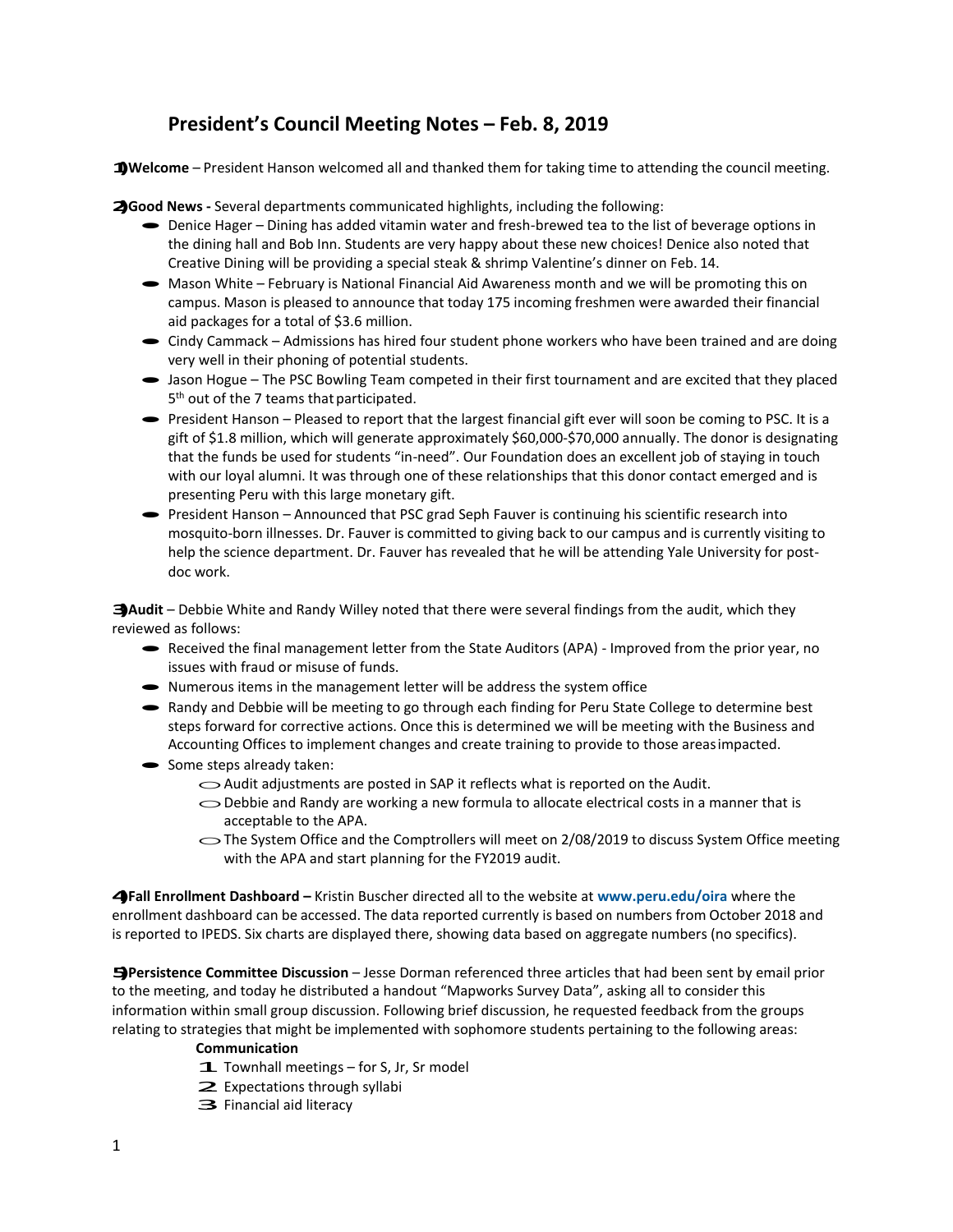- 4. Video based weekly update, media based is better received
- 4 Video based weekly update  $\overline{\mathbf{5}}$  Questions about curriculum<br> $\mathbf{6}$  Cohort identification
- 
- $\overline{\mathbf{z}}$  Communication on ROI employment opportunities

### **Activities/Events**

- $\mathbf{\mathbf{\Box}}$  After 1<sup>st</sup> week have Soph more specific events, events for traditions
- 2. Involvement participation
- 2 Involvement participation<br>3 Similar programs for Sophs to help integrate them back in **3.** Similar programs for Sophs to help in<br>▲ Class projects need to attend events
- 
- $\triangleleft$  Class projects need to attend events<br> $\angle$  Soph experience-focus on academic strategies  $\leq$  Soph experience-focus on academic stra $\leq$  Topcat leadership program – enhance it
- 5 Topcat leadership program enhance i<br>
7 Leadership through small communities
- **7** Leadership through<br>S Work opportunities
- 

## **Advising/Withdrawal Decisions**

- 1. Mandatory meeting w/ advisors helping the student to look forward, see the end of the tunnel
- **1.** Mandatory meeting w/ advisors helping the student to look forward, see the end of  $\geq$  Multiple people they need to have face to face contact with before they can withdraw  $\geq$  Multiple people they need to have face to face contact with before they can withdra  $\geq$  Working w/ students to better understand degree audit – able to utilize on their own
- $\Rightarrow$  Working w/ students to better understand degree audit able to utilize on their own<br> $\blacktriangleleft$  Advising sophs w/ focus on career dev't and internships
- 
- $5$  Intervention opportunity/wake-up call w/ advisor individual conversations Soph 101

## **Support**

- Support<br>
1. Visiting w/ the RAs and have them focus on the soph year **1.** Visiting w/ the  $\geq$  Career support
- 
- $\geq$  Career support<br> $\Rightarrow$  Soph scholarships/fin aid
- ⇒ Soph scholarships/fin aid<br>← Peer partnering upperclass support for Sophs  $\blacktriangleleft$  Peer partnering – uppercla<br>  $\blacktriangleright$  Off and on camps students
- $\overline{\mathbf{5}}$  Off and on camps students<br>  $\mathbf{6}$  Wake up calls
- 
- $\mathbb Z$  Culture of see something, say something
- 8. Intentional programs were most of the Sophs live in the residence halls<br>
8. Intentional programs were most of the Sophs live in the residence halls  $\blacktriangleright$  Intentional programs were most of the Soph<br> $\blacktriangleright$  Men's support network – since they struggle
- 
- $\bigcirc$  Men's support network since they struggle<br>  $\bigcirc$  Money management skills what's your "side hustle"
- 1 Money management skills what's your "side hustle"<br>11. Time management seminars most bandwidth is used between 11-3pm 11. Time management seminars – most bandwidth is used between<br>12. Support w/ career planning – key factor, what's the end game
- 
- **12.** Support w/ career planning key factor, what's the end game<br> **13.** Need to tell students around now of what they can expect in the fall 13. Need to tell students around now of wh<br>14. Internship opportunities/job shadowing
- **14.** Internship opportunities/job shadowing<br>**15.** What it analysis in our people soft
- 

# **6)Updates**

- **A. Enrollment**  Jesse Dorman reported that, as of Feb. 1, all categories of enrollment are increasing. This includes applications and admissions for freshman, transfers, and online.
- **B.** Budget Tammie Hart distributed a handout showing cash fund revenue compared to last year. The revenue shortfall is decreasing/heading in the right direction. Tammie noted that the Budget Committee will be looking at next year's budget at March-April meetings.
- **C. Facilities** Jill McCormick shared updates on the following campus projects:<br>
 Winches and cables will be replaced in the AWAC tomorrow
	-
	- $\bigcirc$  Winches and cables will be replaced in the AWAC tomorrow<br> $\bigcirc$  New doors in Morgan Hall next week, and in Admissions and Businesses offices soon after O New doors in Morgan Hall next w<br>
	○ AV Larson – new heat pump soon
	-
	- $\bigcirc$  AV Larson new heat pump soon<br> $\bigcirc$  Foundation signage in their new suite
	- ◯ Foundation signage in their new suite<br>
	◯ Complex electrical update (bidding in March, construction in May)
	- Complex electrical update (bidding in March, constru<br>○ Oakhill upgrade bathrooms, flooring & exterior soon